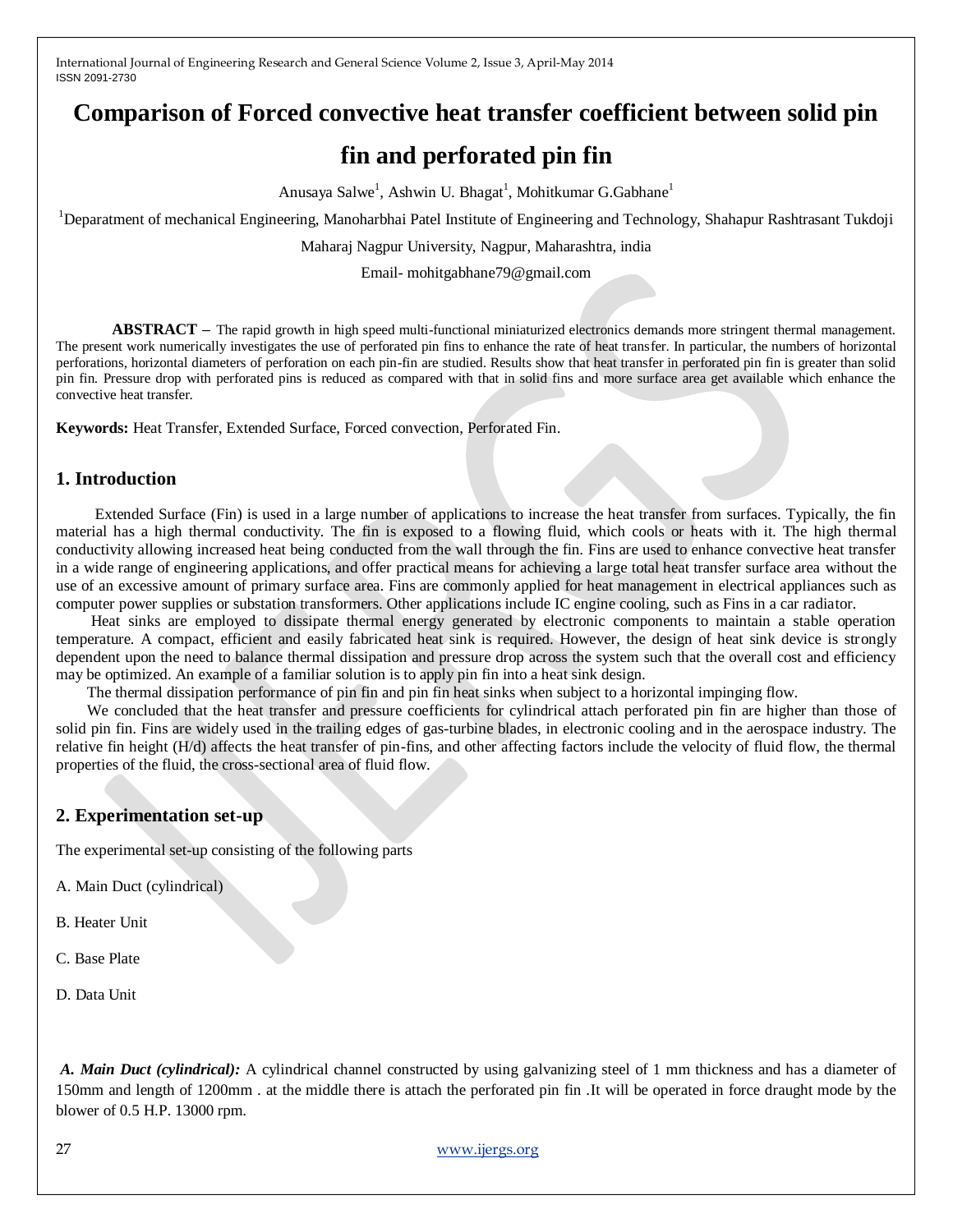*B. Heater Unit:* Heater Unit (test section) has a diameter of 160mm and width of 20mm which is wound on the cylindrical fin portion the heating unit mainly consisted of an electrical heater The heater output has a power of 200 W at 220V and a current of 10 amp.

*C .Central portion:* On the central portion of the cylindrical duct there is pin fin attach and to heat that pin fin on the central portion of cylindrical duct band heater is wound to heat the pin fin.

*D. Data Unit:* It consists of various indicating devices which indicate the reading taken by the various components like sensors, voltmeter, manometer. There are temperature indicator which shows reading taken by the seven sensors in the range 0°c to 450 °c among this, two gives inlet and out temperature of air, three gives temperature at base, middle, and tip of the fin.

There is one sensor which shows temperature above the fin. One sensor gives reading at outlet.

Inlet flow rate of air is indicated by velocity indicator using manometer.



#### **3. Experimentation Procedure**

- 1) First blower and heater are started simultaneously.
- 2) After starting the blower pressure difference due to the fins employed using manometer are noted.
- 3) Reading of atmospheric temperature is also taken.
- 4) Voltage is set to different values like 90v, 100v, 120v, 130v, 140v etc. and readings are taken for solid pin fin, single hole pin fin, double hole pin fin, three hole pin fins .
- 5) The voltage, current and temperatures at different points where thermocouples are attached are noted down.

Similarly readings at same voltage for the different pin fin sets. (i.e. solid, single hole, double hole, three holes are observed and noted)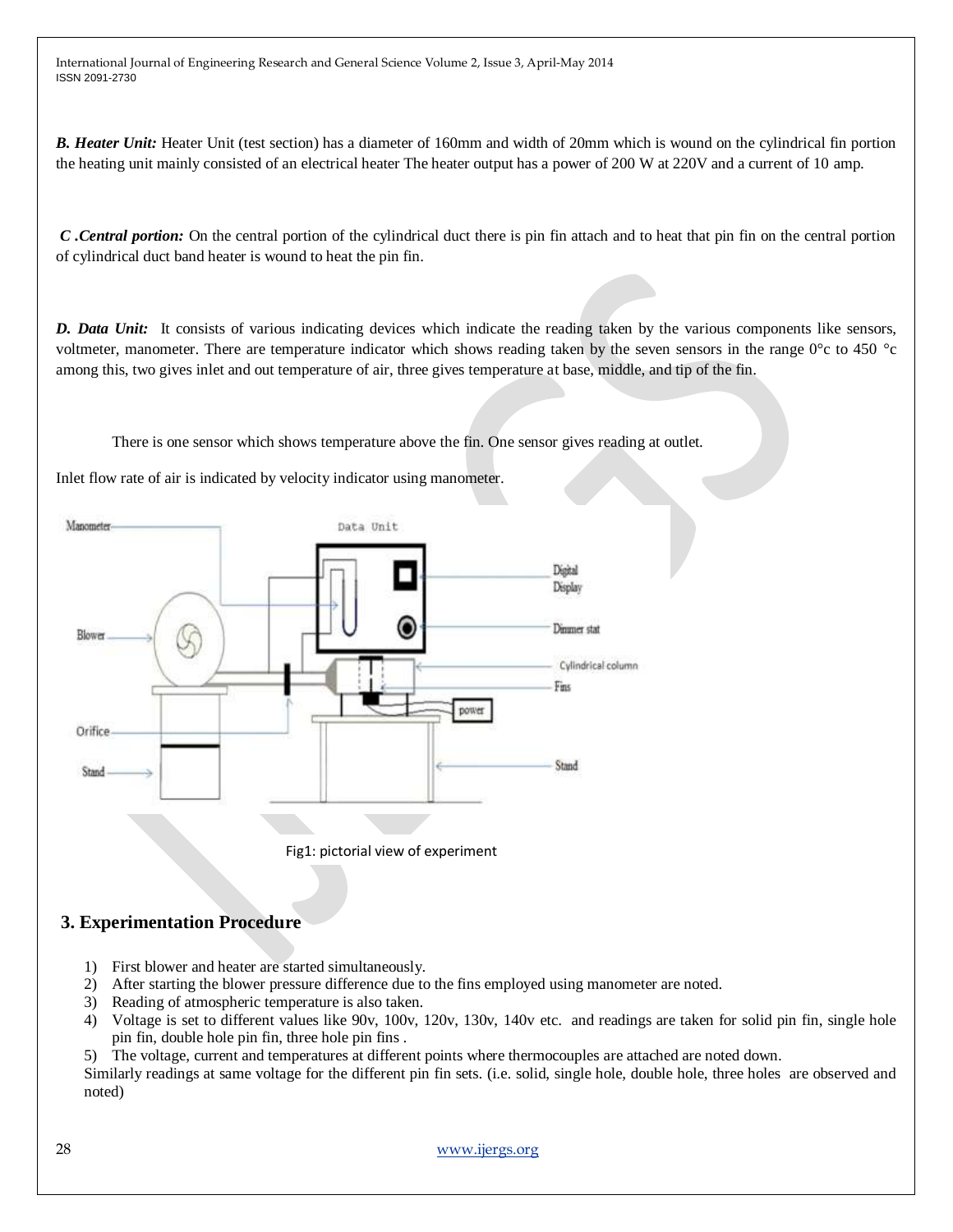# **4. Nomenclature**

- Q heat transfer
- Qcon heat transfer due to convection
- Qrad heat transfer due to radiation
- h heat transfer coefficient
- As Surface area of fin
- T<sub>m</sub> mean temperature
- I current (amp)
- D diameter of duct
- R resistance

# **5. Governing Equations**

The Convective heat transfer rate electrically heated test surface is calculated by using

$$
Q_{conv} = Q_e - Q_{cond} - Q_{rad}
$$
 (1)

where ,

 $Q<sub>conv</sub>$  is the heat transfer rate by convection

Qe is the heat transfer rate of electrical

Q<sub>cond</sub> is the heat transfer rate by conduction

Qrad. is the heat transfer rate by radiation,

Qe is calculated using following equation

$$
Q_e = I^2 \times R \tag{2}
$$

Where,

I is current flowing through heater and R is resistance.

In similar studies, investigators reported that total heat loss through radiation from a similar test surface would be about 0.5% of the total electrical heat input. The conductive heat losses through the sidewalls can be neglected in comparison to those through the bottom surface of the test section. Using these findings, together with the fact that wall of the test section are well insulated and readings of the thermocouple placed at the inlet of tunnel should be nearly equal to ambient temperature, one could assume with some confidence that the last two terms of Eq. (1) may be ignored.

The heat transfer from the test section by convection can be expressed as

$$
Q_{conv.} = h_{avg} A_s [T_{m1} - T_{m2}] \qquad (3)
$$

Hence, the average convective heat transfer coefficient have could be deduced using

$$
h_{avg} = \frac{Qconv}{As[Tm1 - Tm2]} \qquad (4)
$$

where

 $A_s$  is the surface area of fin.  $T<sub>ml</sub>$  is the mean temperature over surface.  $T_{m2}$  is the temperature outside the fins.

29 [www.ijergs.org](http://www.ijergs.org/)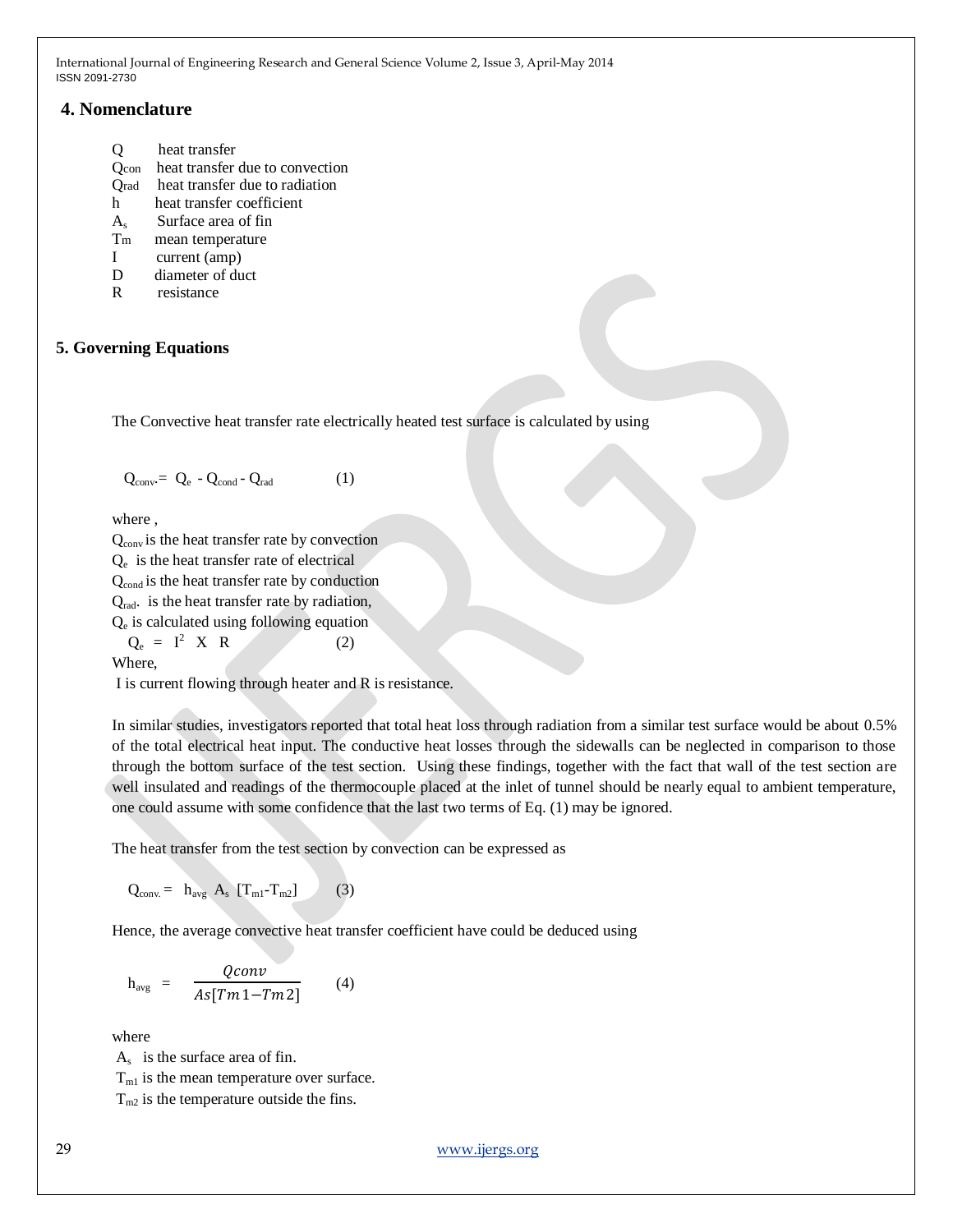Friction factor to measure amount of friction using pressure drop is calculated by equation below



#### **6. Observations**

The various observation like heat input "Q" in Watt, mean temperature over the fins  $T_{ml}$  in °C, mean outside temperature  $T_{m2}$  in °C, temperature difference "ΔT" in °C and "h" heat transfer rate in W/mm<sup>2</sup> °C and "ΔP" pressure drop in mm of water for solid pin fin, 1 hole pin fin, 2 holes pin fin, and 3 holes pin fins are made and calculated.

#### **7.Result**

Result stated that heat transfer increases with increasing number of parforation on fins .

#### **7.1. Pressure Drop Effect**

Fig.2, Fig.3, Fig.4 & Fig.5 shows how the fins are arranged in circular duct. *"f" i.e.* Friction Factor decreases with increasing number of perforation as the perforations decrease the blockage effect. Since the number of perforation is restricted on a given pin, *f*  may be further reduced by increasing the perforation diameter. It is important to note that vertically perforated pins are critical for heat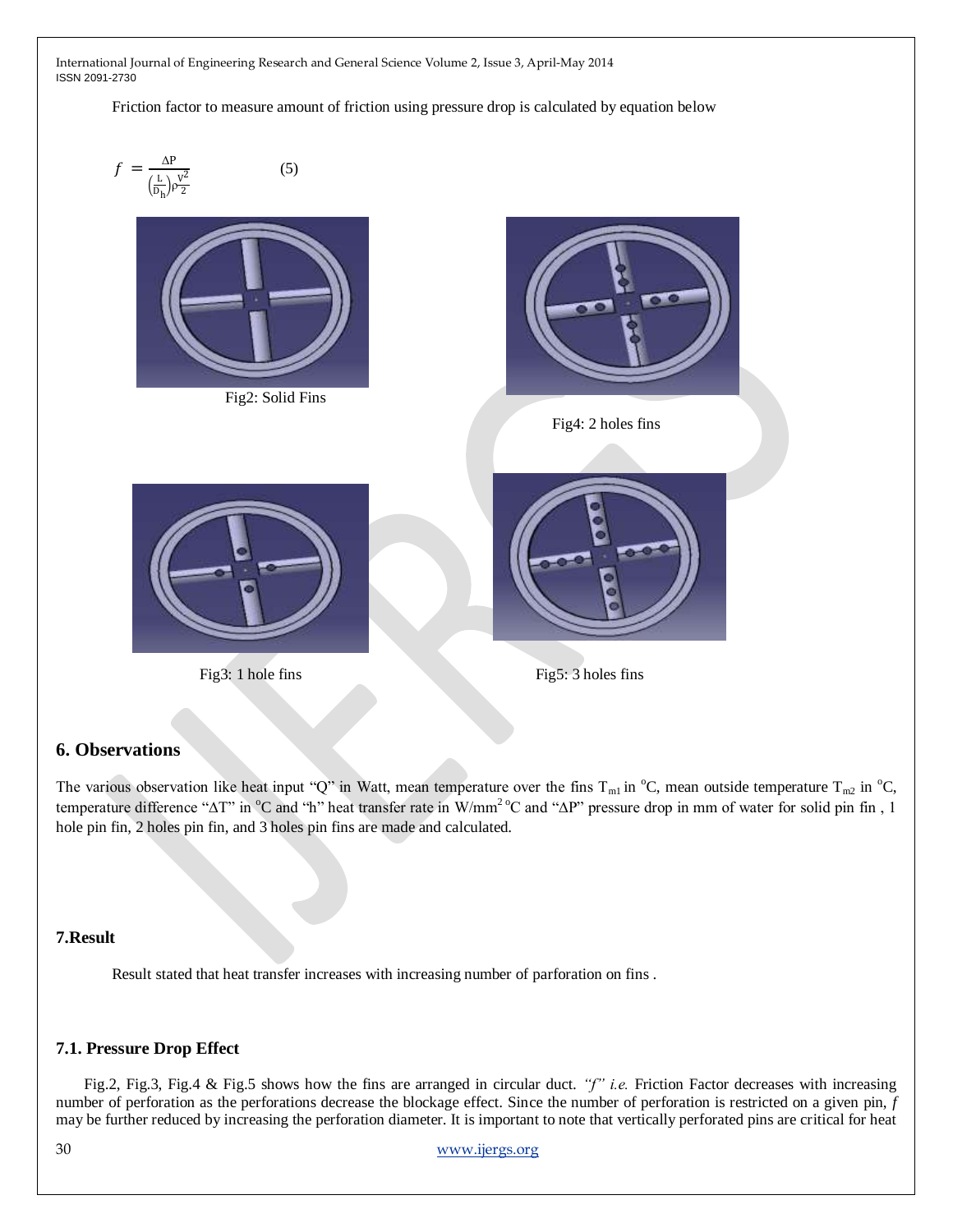sinks subject to impinging flow. As shown in Fig., pins with horizontal and vertical perforations have lower *f* than pins without, and pins with vertical perforations have the lowest *f*.

#### **7.2. Heat Transfer Performance**

More importantly, thermal dissipation is higher with perforated pin fins than with solid pins. It is found that the larger the number of perforation on each pin fin However, further increasing the perforation diameter reduces heat transfer from base to tip of the fin. This is due to the decrease in the cross sectional area of the pin for heat conduction along the pins.

# **7.3.Heat Transfer Efficiency**

It is found that the perforated pin fins have higher efficiency than the solid pin fins. The result shows that heat transfer increases with number of perforations, when solid fins are compared with 3 holes pin fin it is find out that h increases with increasing number of hole from no hole to 3 hole obtained successfully. Also the temperature difference decreases with increase of number of perforation. This shows that low temperature difference leads to high heat transfer. The efficiency of the perforated pin fins are 15 to 17 % more than solid pin fins.



# **7.4. Conclusions**

In this study, the overall heat transfer and friction factor for the heat exchanger equipped with cylindrical cross-sectional perforated pin fins were investigated experimentally. The effects of the flow and geometrical parameters on the heat transfer and friction characteristics were determined:

- a) ΔP across the pin fins are smaller with increasing number of perforation and perforation diameter. In all cases, perforated pin fin array performs better than the solid pins. Hence, perforated pin fins require less pumping power than the solid pins for the same thermal performance.
- b) Maximum "h" is obtained from pin fin with 3 perforations, 3mm horizontal perforation diameter, It is approximately 10% higher than that for the solid pins at  $R_{ep} = 11 \times 10^3$ . More importantly, the thermal energy is dissipated at a smaller pressure drop.
- c) Further increasing the perforation diameters will lead to a reduction in thermal dissipation. This is due to the decrease in vertical heat conduction along the perforated pin fins, as well as the perforations induces reshaping of wakes behind the pins.